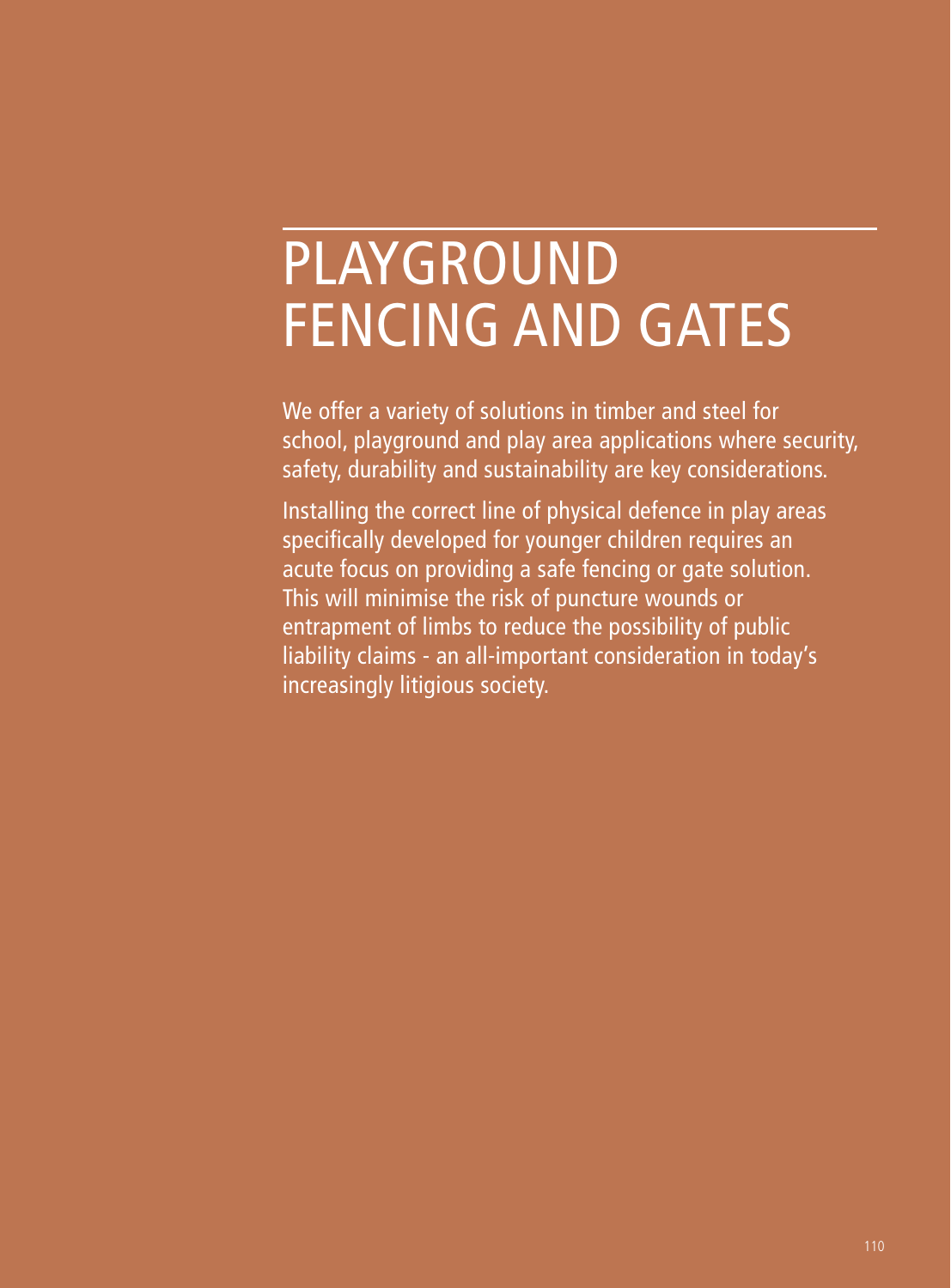# PLAYTIME® FENCING



The Playtime® range is one of our solutions to providing a safe enclosure to play areas and protection against vandalism, dog-fouling and unwanted intrusion.

- Timber or steel fencing available
- RoSPA Approved
- Conforms to BS EN 1176 for play fences
- **25-year service life guarantee**
- **25-year Jakcure® life guarantee**

#### **APPLICATIONS**

- ▶ Schools
- $\blacktriangleright$  Parks
- ▶ Play areas

#### **PANEL OPTIONS**

Timber Playtime®: The fencing panels are made up of 95 x 35 x 900mm high pales with 75mm pales spacing sandwiched between two rails at the top and two rails at the bottom.

Metal Playtime: 1000mm high (nominal height) panels have two horizontal rectangular hollow section rails

60 x 40mm; walls 2mm thick, with 25 x 25mm pales.

#### **GATES**

Matching single leaf and double leaf gates available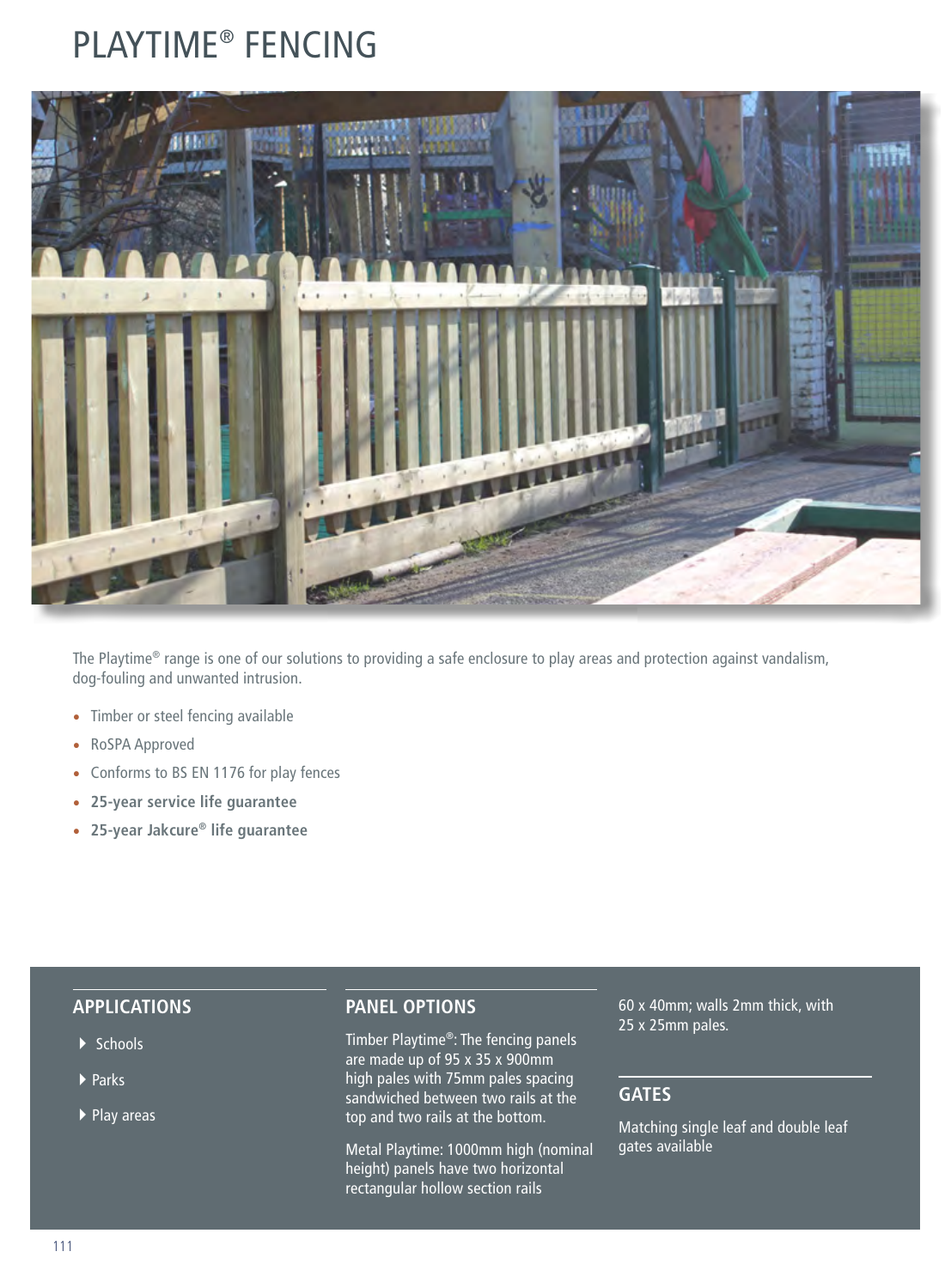

#### **Timber Playtime® Fencing**

| HEIGHT (mm) | POST CENTRES (mm) | POST DIMENSIONS (mm) | PALES (mm) |
|-------------|-------------------|----------------------|------------|
| <b>1050</b> |                   | $\mathcal{M}$        | QЕ         |

#### **Metal Playtime® Fencing**

|            | HEIGHT (mm) | POST CENTRES (mm) | POST DIMENSIONS (mm) | PALES (mm) |
|------------|-------------|-------------------|----------------------|------------|
| ialvanised | 000         |                   | 60 x 60              |            |

### **POST OPTIONS**

- Overlength set in concrete as standard
- Base plated to bolt down onto concrete (not available on timber)

### **TIMBER FINISHES**

- Natural Jakcure**®** finish as standard
- Multi coloured pales (yellow, red and blue)

### **METAL FINISHES**

• Hot dipped galvanised as standard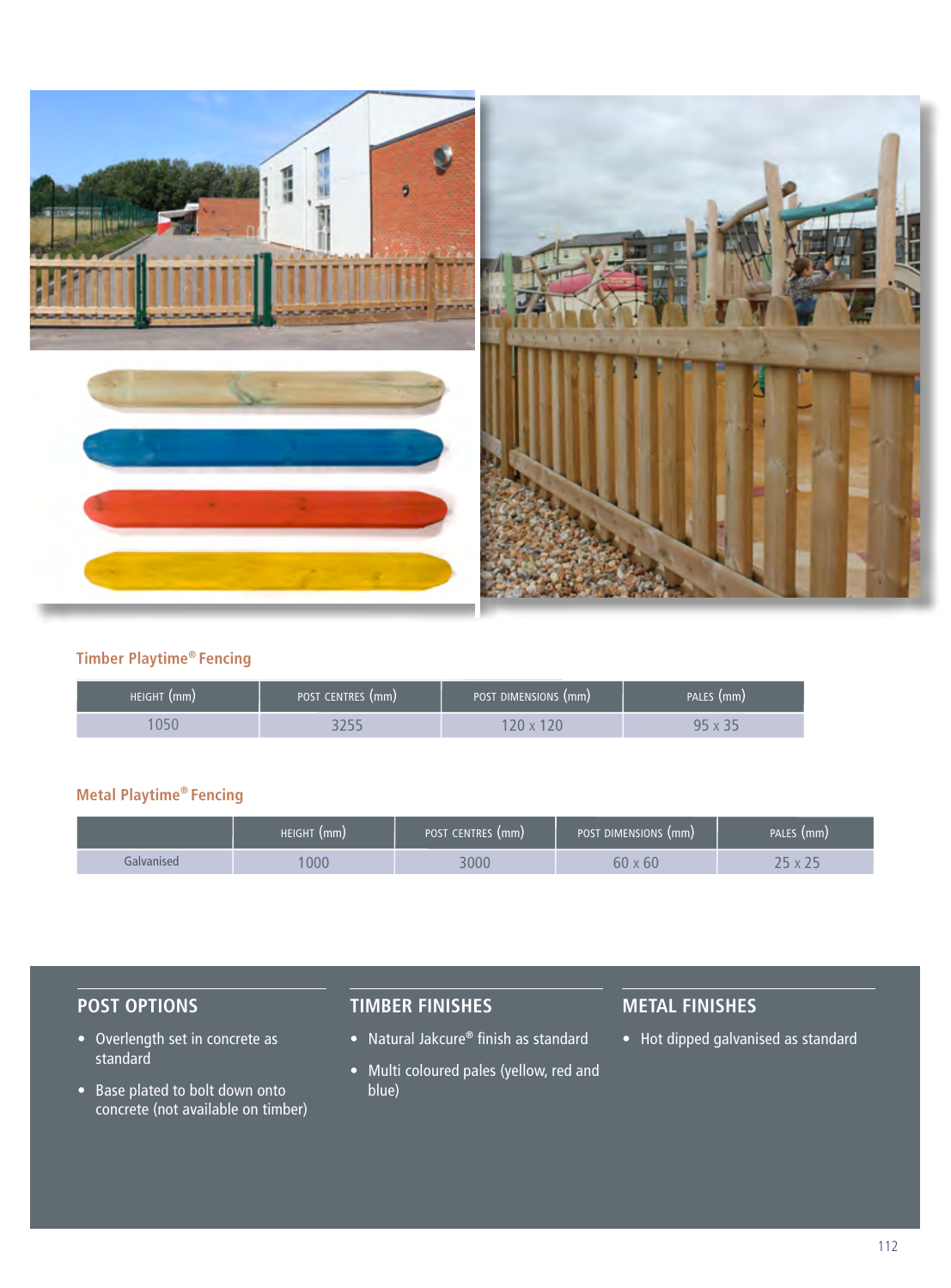# PLAYTIME® GATES



Designed to complement our Timber Playtime® and Metal Playtime® fencing, Playtime® gates conform to all current play area safety guidelines. Gates come complete with hinges that allow the gate to swing through an angle of 180° and 90° if a self closer is added. The hinges are fully adjustable with tamper-proof screws and bolts.

- Inherently safe
- Quiet operation
- RoSPA Approved
- Playtime® timber gates feature a steel frame for added strength
- **25-year service life guarantee**
- **25-year Jakcure® life guarantee**

#### **APPLICATIONS**

- $\blacktriangleright$  Schools
- $\blacktriangleright$  Parks
- ▶ Play areas

#### **GATE OPTIONS**

- Self closing operation
- Single or double leaf available
- Slide latch
- Lockable magnetic lock

#### **PLAYTIME**® **TIMBER FINISHES**

- Natural Jakcure® finish as standard
- Multi coloured (yellow, red, and blue) with green posts, rails and gravel boards feature as standard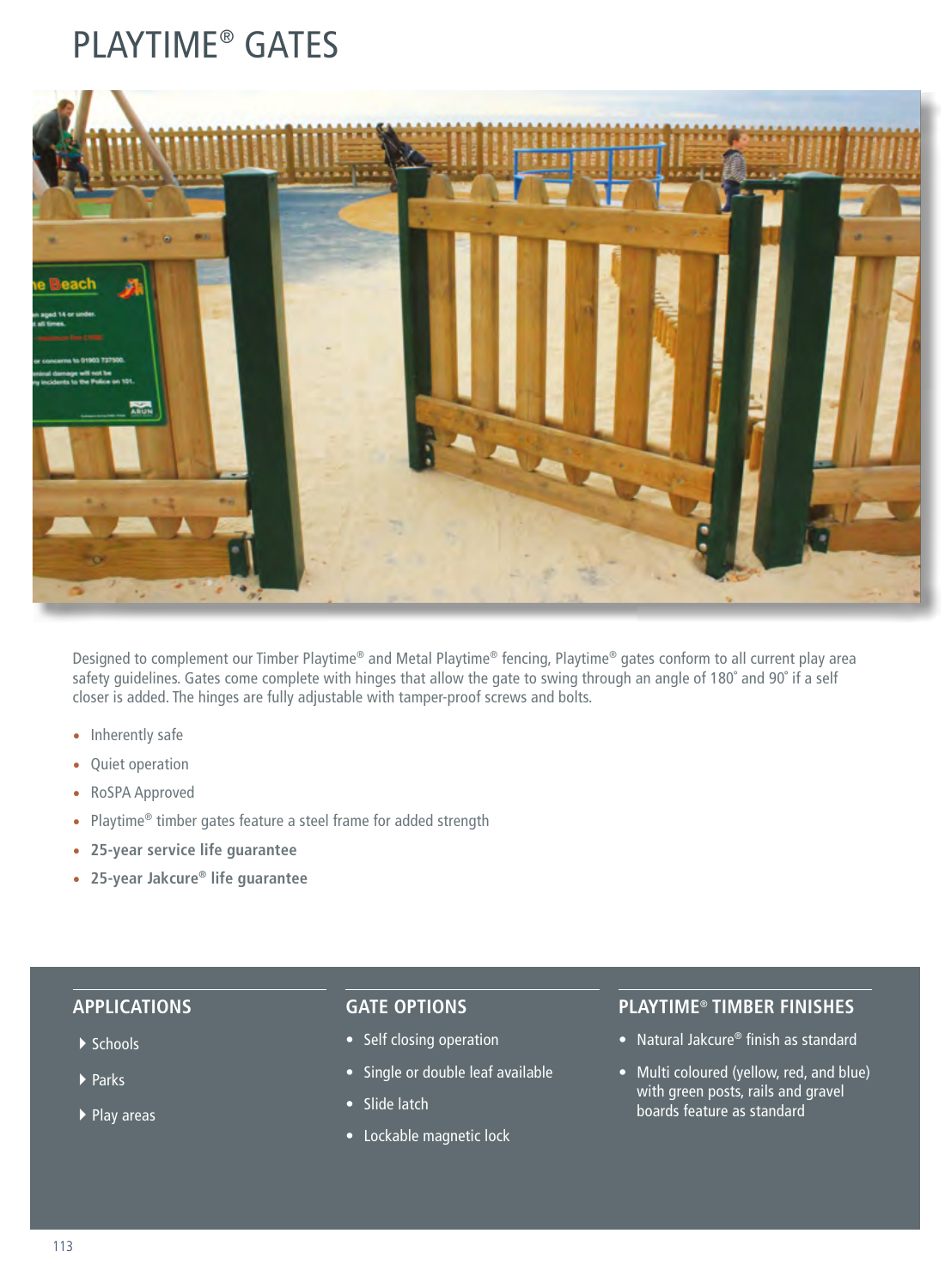

#### **Timber Playtime® Gates**

| HEIGHT (mm) | WIDTH (mm) | POST DIMENSIONS (mm) | PALES (mm) |
|-------------|------------|----------------------|------------|
| 090         | to suit    | 00                   | O 1.       |

#### **Metal Playtime® Gates**

| HEIGHT (mm) | WIDTH (mm) | POST DIMENSIONS (mm) | PALES (mm)   |
|-------------|------------|----------------------|--------------|
| 000         | to suit    | $80 \times 80$       | $\mathbf{v}$ |

# **PLAYTIME**® **METAL FINISHES**

## **GATE POST DIMENSIONS**

- Galvanised as standard
- Timber 100 x 100mm
- Metal 80 x 80mm